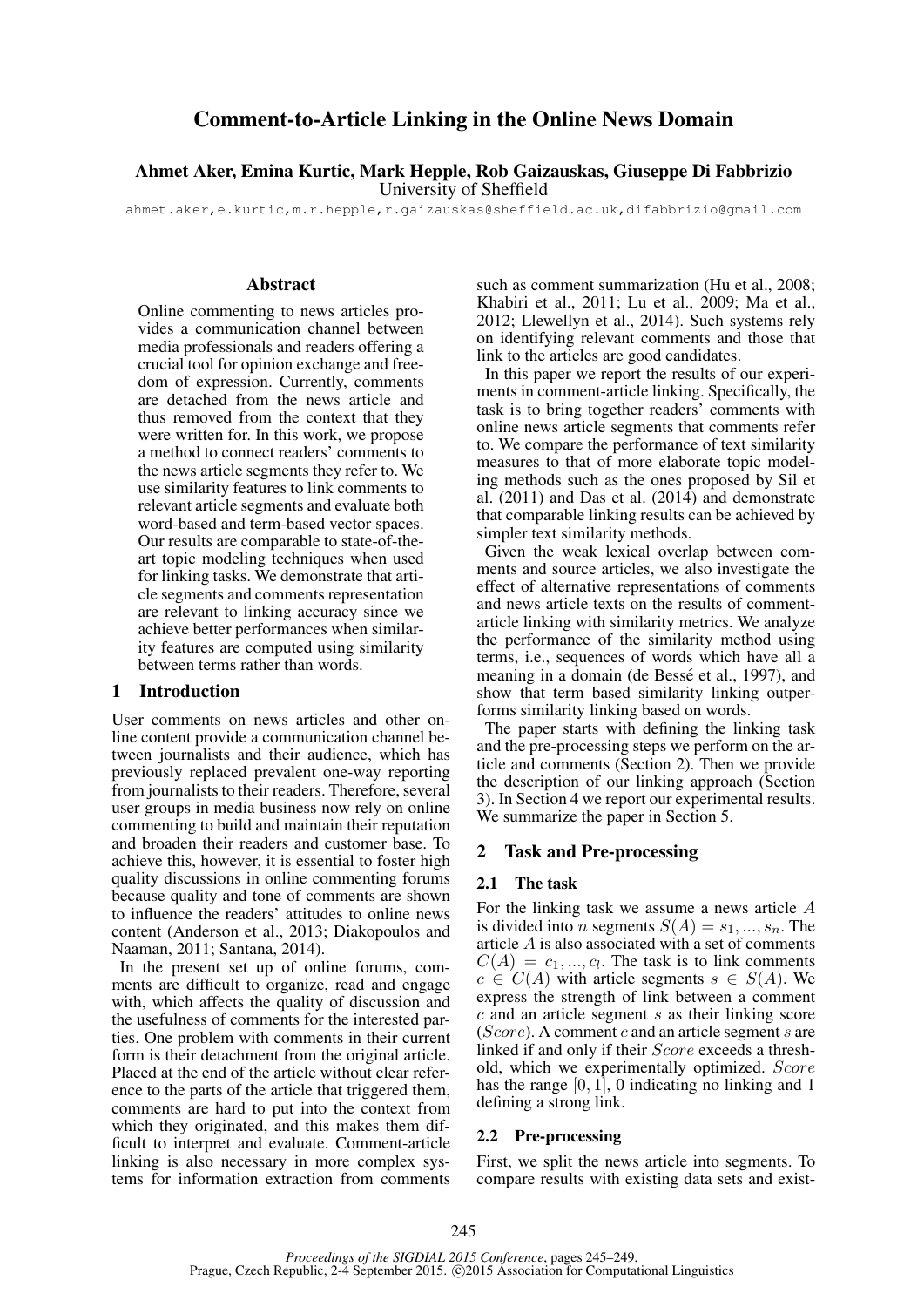ing contributions, we comply with segmentation approaches used in previous work (Sil et al., 2011; Das et al., 2014). We treat each article sentence as a segment and group each comment into a single unit regardless of the number of sentences it contains. Then each sentence-comment pair is preprocessed before it is analyzed for linking. The example in Table 2.2 illustrates the outputs of the pre-processing pipeline.

The pre-processing includes tokenization<sup>1</sup> and lemmatization (step 2) in in Table 2.2, where an original article sentence is shown in step 1)). Next, we use either words with stop-word removal (step 3)) or terms (shown in 4) where each term is split by a semicolon) to represent the article sentence and also each comment. Terms are extracted using the freely available term extraction tool *Tilde's* Wrapper System for CollTerm (TWSC)<sup>2</sup> (Pinnis et al., 2012). We also record named entities (NEs) (shown in 5)) extracted from either article segments or comments.

## 3 Method

This work investigates a simple method for linking comments and news article sentences using a linear combination of similarity scores as computed through a number of different similarity metrics (features). However, some comments directly quote article segments verbatim, therefore explicitly linking comments to article segments. To account for this, we consider a comment and an article sentence linked if their quotation score (quoteScore) exceeds a threshold. Otherwise, a similarity score is computed and articles are linked if their similarity score is above a threshold. The following paragraphs describe how features and thresholds are computed.

Each metric is computed based on the comment  $c \in C(A)$  and a segment  $s \in S(A)$  as input. We pair every segment from  $S(A)$  with every comment from  $C(A)$ . With this set up we are able to link one-to-many comments with one segment and also one-to-many segments with a particular comment, which implements an *n* to *m* commentsegment linking schema.

#### 3.1 Quotation Based Linking

We link all comments including quotes to the article sentences they quote. To determine whether a segment is quoted in the comment, we compute  $quoteScore = len(quote)/len(S)$  with *len* <sup>3</sup>. *len* returns the number of words of the given input

- 1 Original article sentence: *An Afghan policewoman walked into a high-security compound in Kabul Monday and killed an American contractor with a single bullet to the chest, the first such shooting by a woman in a spate of insider attacks by Afghans against their foreign allies.*
- 2 After tokenization and lemmatization: *an afghan policewoman walk into a high - security compound in kabul monday and kill an american contractor with a single bullet to the chest , the first such shooting by a woman in a spate of insider attack by afghan against their foreign allies .*
- 3 When words are used: *afghan, policewoman, walk, high, security, compound, kabul, monday, kill, american, contractor, single, bullet, chest, shooting, woman, spate, insider, attack, afghan, foreign, allies*
- 4 When terms are used: *shooting by a woman;woman in a spate; spate of insider; compound in kabul; kabul monday; insider attack; afghan policewoman; american contractor; single bullet; security compound; foreign allies; policewoman; security; compound; contractor; bullet; chest; shooting; woman; spate; insider; attack; allies; afghan; kabul; monday*
- 5 Extracted NEs: *Kabul*

Table 1: Text pre-processing pipeline example.

and *quote* is a place holder for consecutive news article words found in the same order within the comment. If the *quoteScore* exceeds an experimentally set threshold of 0.5 (50% of consecutive article segment words are found in the same order within the comment), then the segment is regarded as quoted in the comment, the commentsegment pair is linked, their linking *Score* is set to quoteScore and no further linking features are considered. However, qualitative observations on random data portions have shown that only sentences longer than 10 words render meaningful quote scores, so we add this as an additional constraint.

#### 3.2 Similarity Linking

#### 3.2.1 Similarity Feature Extraction

If a comment does not contain a quote as described above, we compute the following features to obtain the value of the similarity score without considering the quote feature:

Cosine: The cosine similarity (Salton and Lesk, 1968) computes the cosine angle between two vectors. We fill the vectors with terms/word frequencies extracted from the article segment/comment.

<sup>&</sup>lt;sup>1</sup>For shallow analysis we use the OpenNLP tools: https://opennlp.apache.org.

<sup>&</sup>lt;sup>2</sup>TWSC uses POS-tag grammars to detect word collocations producing NP-like word sequences that we refer to as terms. Terms are extracted from the original version of the sentences, but words in the terms are replaced with their lemmas.

<sup>&</sup>lt;sup>3</sup>For this feature the original version, i.e., without preprocessing, of article segment and comment are used.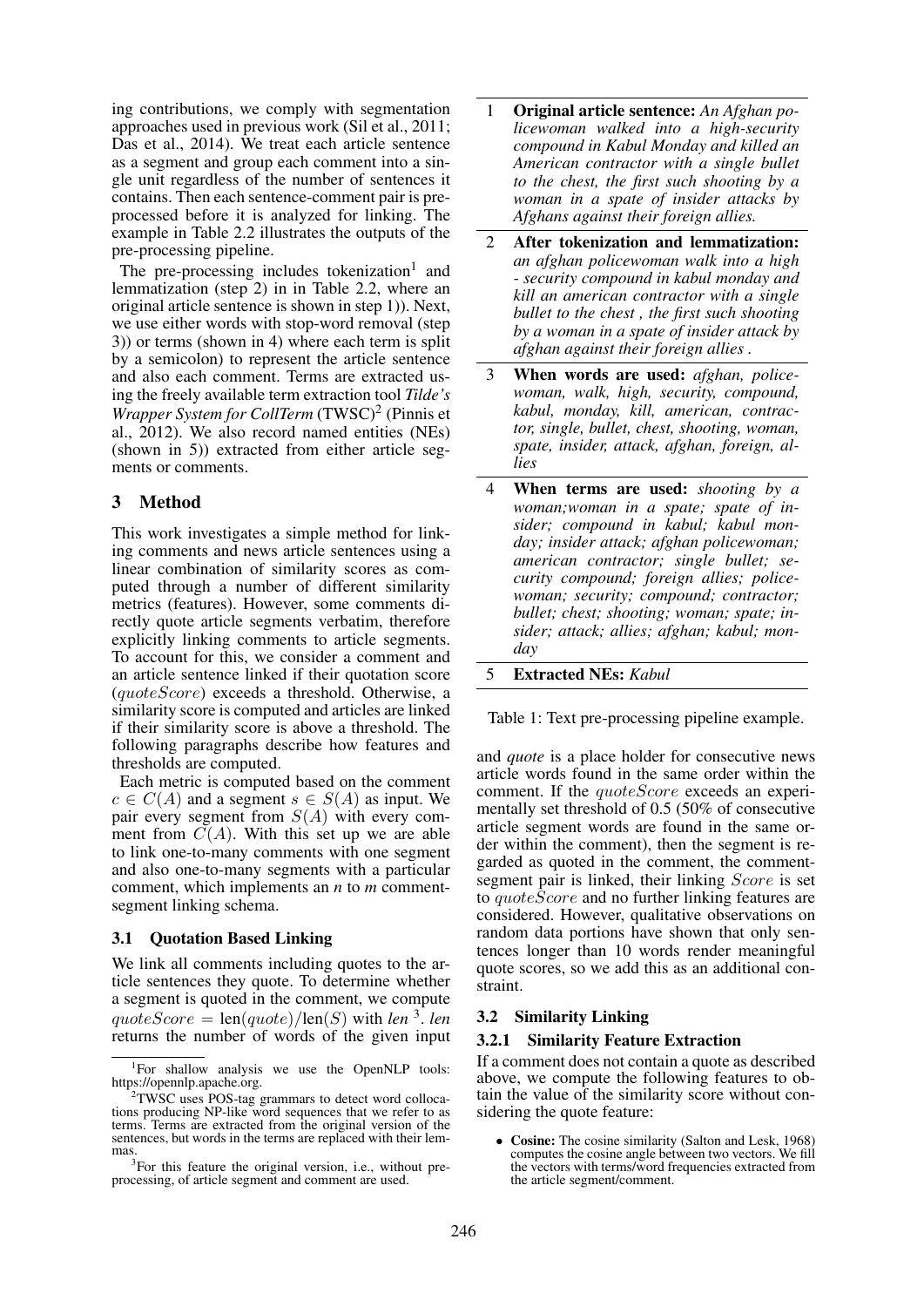• Dice:

$$
dice = \frac{2 * len(I(S, C))}{len(S) + len(C)}
$$
 (1)

where  $I(S, C)$  is the intersection set between the terms/words in the segment and in the comment. *len* returns the number of entries in the given set.

• Jaccard:

$$
jaccard = \frac{\text{len}(I(S, C))}{\text{len}(U(S, C))}
$$
 (2)

where  $U(S, C)$  is the union set between the terms/words in the segment and comment.

• NE overlap:

$$
NE_{overlap} = \frac{\text{len}(I(S, C))}{\text{len}(U(S, C))}
$$
(3)

where  $I(S, C)$  is the intersection set between the named entities (NEs) in the segment and in the comment and  $U(S, C)$  is the NEs union set.

• **DISCO 1 + DISCO 2:** *DISCO* (DIStributionally similar words using CO-occurrences) assumes words with similar meaning occur in similar context (Kolb, 2009). Using large text collections such as the BNC corpora or Wikipedia, distributional similarity between words is computed by using a simple context window of size  $\pm 3$  words for counting co-occurrences. DISCO computes two different similarities between words: *DISCO1* and *DISCO2*. In DISCO1 when two words are directly compared for exact similarity DISCO simply retrieves their word vectors from the large text collections and computes the similarity according to Lin's information theoretic measure (Lin, 1998). DISCO2 compares words based on their sets of distributional similar words.

#### 3.2.2 Computing Similarity Linking Score

Using a linear function, we combine the scores of each of these features (*cosine* to *DISCO*) to produce a final similarity score for a commentsegment pair:

$$
Score = \sum_{i=1}^{n} feature_i * weight_i \tag{4}
$$

where  $weight_i$  is the weight associated with the  $i<sup>th</sup>$  feature. The weights are trained based on linear regression using the Weka package and the training data described in the following section.

#### 3.2.3 Training Data

Obtaining training data requires manual effort and human involvement and is thus very expensive, while resulting in relatively small training data sets. We therefore automatically assemble training data by using comments with article quotes as a training data set. As outlined above, in addition to original comment text, many comments include a brief quotation from the article, therefore directly indicating which article segments have triggered the comments. The set of comments with quotes linked to the article segments they quote are used as our training data.

To gather the training data, we downloaded 3,362 news articles along with their comments from The Guardian news paper web site<sup>4</sup> over a period of two months (June-July 2014). The Guardian provides for each topic (e.g., business, politics, art, etc.) a specific RSS feed URL. We manually collected RSS feeds for the topics: politics, health, education, business, society, media, science, thenorthener, law, world-news, scotland-news, money and environment. Using an in-house tool, we visited the news published through the RSS feeds every 30 minutes, downloaded the article content and also recorded the news URL. Every recorded news URL was re-visited after a week (the time we found sufficient for an article to attract commenters) to obtain its comments. Articles contained between 1 and 6,223 comments, averaging 425.95 (median 231.5) comments per article.

Each article was split into sentences and for each of these sentences (containing at least 10 words) it was determined whether it is quoted in any of the comments as described above. In case the *quoteScore* was above 0.5 for a sentencecomment pair, the pair was included in the training set. Using this process we have extracted  $43,300$ sentence-comment pairs to use for training. For each pair, the similarity features listed in Section 3.2.1 were extracted. The quoteScore was used as the expected outcome. We also included 43,300 negative samples into the training data in order to present linear regression with the behavior of the features for wrong sentence-comment links. The negative samples were created by pairing every sentence containing at least 10 words of article  $X$  with every comment of article Y. In this way we pair comments with sentences of another article that have not originally triggered the comments. Similar to the positive samples, the quote score was taken as the expected outcome. However, unlike the positive samples, the *quoteScore* threshold of 0.5 was not applied for the negative samples.

### 4 Evaluation

### 4.1 Test Data

In this study, we use the *AT* corpus (Das et al., 2014) to test the above linking method. The AT data set consists of articles with comments downloaded from the technology news website *Ars Technica* (AT). In this data set there are 501 articles. Each article contains between 8 and 132 sentences with an average of 38. Each article has between 2 and 59 linked comments with an average of 6.3. As reported in Das et al. (2014), two annotators mapped comments to article sentences; however, the agreement between annotators cannot be assessed from the available data set due to the lack of double annotations.

<sup>4</sup>http://theguardian.com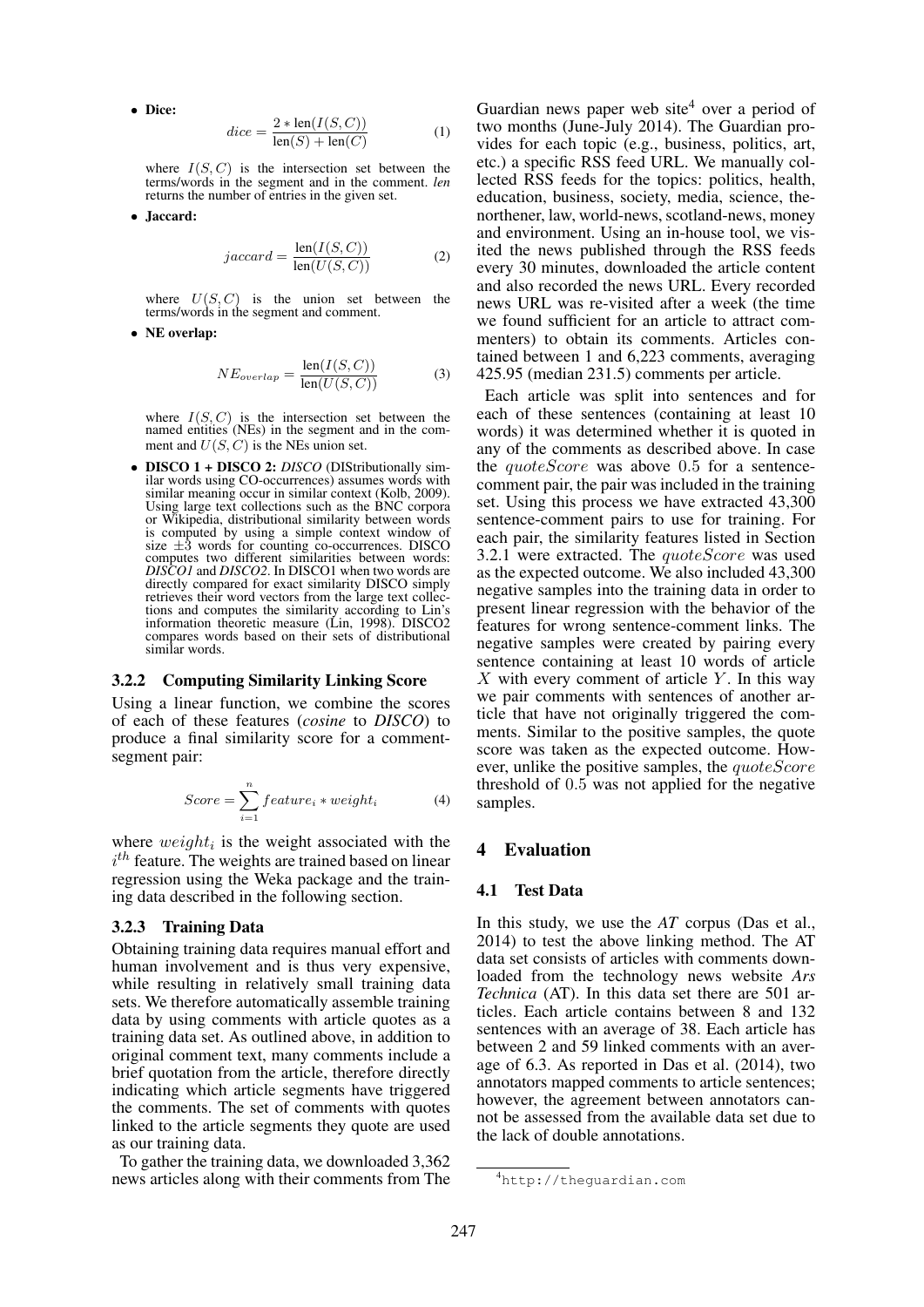| Method               | Precision | Recall | F1    |
|----------------------|-----------|--------|-------|
| $Metrics_{term}$     | 0.512     | 0.292  | 0.372 |
| Metrics $_{word}$    | 0.316     | 0.300  | 0.310 |
| $Metrics_{termWord}$ | 0.414     | 0.310  | 0.356 |
| <b>SCTM</b>          | 0.360     | 0.440  | 0.390 |
| $Corr-LDA$           | 0.010     | 0.030  | 0.010 |

Table 2: Comparison of term/word based similarity metrics on article-comment linking to SCTM and Corr-LDA.

### 4.2 State-of-the art

The combined quotation and similarity-based linking investigated here is compared to the stateof-the-art SCTM method described in Das et al. (2014). SCTM (Specific Correspondence Topic Model that admits multiple topic vectors per article-comment pair) is an LDA-based topic modeling method that takes into account the multiplicity of topics in comments and articles. Their baseline is *Corr-LDA*, which Das et al. (2014) deem unsuitable since it is restricted to using only a single topic vector per article-comment pair. Evaluation on the same AT test data set allows for a direct comparison of our results to those of SCTM and Corr-LDA. Another recently proposed linking approach is reported in (Sil et al., 2011). However, it does not match the performance of its simple  $tf \times idf$  based baseline, so we do not consider this method in our evaluations.

### 4.3 Results

Table 4.3 shows the performance of the automated linking task using quotation and similarity metrics ( $Metrics$ ) on the AT data.<sup>5</sup> The table shows the results for both term and word based representation of article segments (first two rows). Both results were obtained with the experimentally determined  $Score$  >= 0.5. The results in the table show that representation of article segments and comment texts as terms is superior to the bag-ofwords representation for the comment-article linking task as it achieves substantially higher score in precision with a similar recall value. We also combined terms with words by merging the term list with the bag of words and used them to compute the metrics. The results are shown in the  $3^{rd}$  row. Compared to the word only variant,  $Metrics_{word}$ , we see a substantial improvement in the precision and a slight one in the recall score. However, compared to the term only variant,  $Metrics_{term}$ , the precision score is still low indicating that terms only are indeed the better choice for representing article segments and comments for the linking task.

The results in Table 4.3 show that the state-ofthe-art baseline SCTM outperforms the Metrics regarding the overall F1 score due to higher recall. However, this difference in F1 score is small. The precision of  $Metrics_{term}$  based similarity is substantially higher than that of the SCTM method at the expense of recall. Higher precision may be preferable to higher recall for the linking task as including wrong links in order to have higher coverage is noisier and therefore more disturbing for both human and automatic processing of comment-article links than leaving relevant comments unlinked. These results suggest that term based similarity linking is performing almost as well as the SCTM method overall, and if increasing precision over recall is favored for the comment-article linking task, it even could be a preferred method for this task.

## 5 Conclusion

In this paper we report initial experiments on linking reader comments to the relevant segments in the articles – a task which has multiple applications in organization and retrievability of information from online commenting forums.

Linking between articles and comments implies capturing similarity between a comment and related article segments. In Das et al. (2014) the similarity is defined as similarity in topic. The claim is that multiple topics occurring in a comment and article need to be modeled in order to establish successful links. In this work our aim was to investigate how well known similarity metrics combined with a quotation heuristic perform on the linking task, and how their performance compares to refined topic similarity modeling proposed in previous work. The results showed that the overall performance of combined quote and similarity metrics is comparable to that of topic modeling method despite substantial domain difference between training and testing data sets. The bias of the quote and similarity method is towards precision and in topic modeling towards the recall. We also found that linking using similarity based on terms, i.e., specialized word sequences that have meaning in a domain, achieves better results than linking based on words. This is not surprising given a low lexical overlap between comments and article segments. The fact that terms achieved good results indicates that it is worth exploring further representations that abstract away from lexical items. This will be one of our immediate future studies. Furthermore, we plan to also address the recall problem by investigating clustering methods to group "similar" comments and link these groups instead of the single comments. Finally, we will investigate how the linking task can be used for summarizing news comments.

## Acknowledgements

The research leading to these results has received funding from the European Union - Seventh Framework Program (FP7/2007-2013) under grant agreement n610916 SENSEI

 $5$ Note that the testing data does not contain any comment that quotes an article sentence as specified in our quote feature. This means all the results are achieved through the other features – cosine to Disco features.